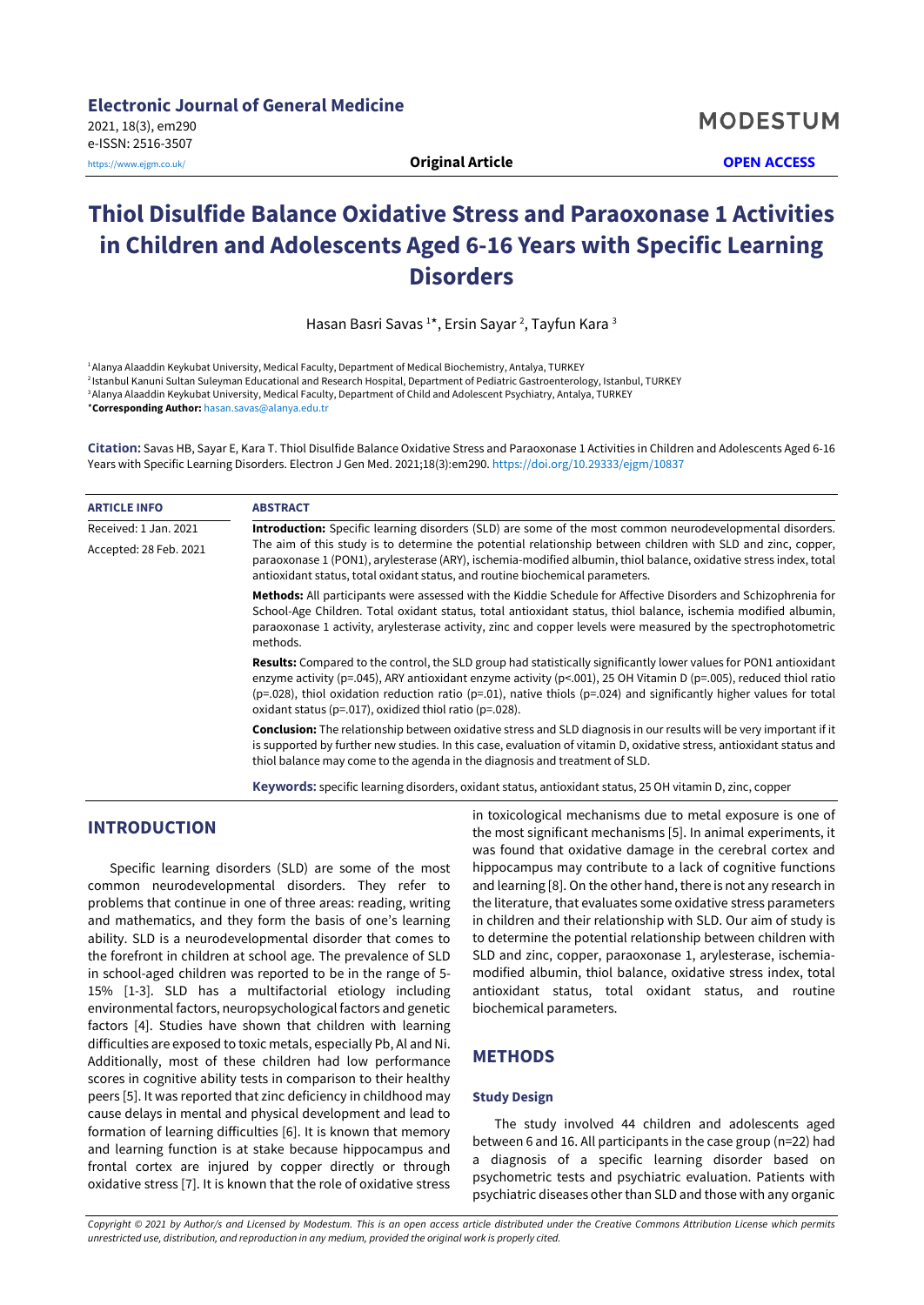disease were excluded from the study. Healthy children who were not diagnosed with any psychiatric disorder constituted the control group (n=22). First, 45 children diagnosed with SLD were included in the study, but 23 of these children were excluded because of comorbid psychiatric disorders. 8 of these children had more than one comorbid diagnosis. Attention deficit hyperactivity disorder (ADHD) was the most common comorbid diagnosis with 18 cases. The Kiddie Schedule for Affective Disorders and Schizophrenia for School-Age Children [6-18 ages] (K-SADS PL) was based on for assessment of individual participants [13]. K-SADS-PL is essential for identification of children and adolescents' current and lifelong psychopathology. When positive symptoms are described using a screening interview, another group of symptoms is used to further evaluate psychopathology. Gökler et al. conducted a survey for validity and reliability of the scale in Turkey [14]. As for its DSM-5 version translated into Turkish Ünal et al. studied the validity and reliability [15]. The participants were psychiatrically examined for diagnostic purpose other than this evaluation, in accordance with the Diagnostic and Statistical Manual of Mental Disorders, Fifth Edition (DSM-5) [16].

The Wechsler Intelligence Scale for Children-IV (WISC-IV) was used for the intelligence levels of the participants. WISC-IV was developed to measure the cognitive abilities of children of 6 and 16 years old [17]. The scale includes 10 basic and 5 substitute subtests that have been validated with psychometric measurements. As a result of the scale, five separate combined scores are obtained, namely the Verbal Concept Converted Score (VCCS), Perceptual Reason Converted Score (PRCS), Working Memory Transformed Score (VMTS), Transaction Speed Transformed Score (TSTS) and All Scale Intelligence Score (ASIS). The scale was adapted to Turkish in 2011 by Uluç et al. [18].

#### **Ethical Aspects**

The study was carried out with the approval dated 29.03.2019 and numbered 10354421-2019 / 5 from ALKU Clinical Research Ethics Committee. The parents of the minor patients read and signed the informed consent form. During the clinical trial, the Declaration of Helsinki was followed for ethical principles.

#### **Laboratory Analysis**

Blood samples collected into gel biochemistry tubes were centrifuged at 4000 g for 10 minutes in a cooled manner. The serum that was obtained was portioned in Eppendorf tubes. Serums frozen at -80  $C^{\circ}$  in a laboratory-type freezer were thawed at room temperature upon completion of the samples. They were then mixed with a vortex device. Then, using commercial kits, total antioxidant status, total oxidant status, thiol balance, ischemia modified albumin, paraoxonase 1 activity, arylesterase activity, zinc and copper levels were measured with commercial kits (Rel Assay Diagnostics, Turkey). Wavelength measurements and concentration calculation according to standards were made in a microplate reader device (Biotek Synergy H1, USA). Reduced thiol ratio, oxidized thiol ratio, thiol oxidation reduction ratio, disulfide and oxidative stress index were calculated according to the literature (Reduced Thiol = (Native Thiol / Total Thiol) \* 100. Oxidized Thiol = (Disulfide / Total Thiol) \* 100. Thiol Oxidation Reduction Ratio = (Native Thiol / Disulfide) \* 100. Units: Disulfide levels ( $\mu$ mol / l). Total thiol ( $\mu$ mol / l) / alb ( $g$  / l). Native thiol ( $\mu$ mol / L) / alb ( $g$  / l). Disulfide ( $\mu$ mol / l) / alb ( $g$  / l). Oxidative stress index = total oxidant status / total antioxidant status) [19-27]. The results of hemogram and Vitamin B12, 25 OH D levels were retrospectively taken from their files. B12 and 25 OH vitamin D levels were measured on a Siemens Advia Centaur XPT automated analyzer using commercial kits (Siemens Healthcare Diagnostics Muenchen, Germany). Blood cells were counted in the hemogram autoanalyzer device. Sysmex branded reactives and Sysmex XN-1000 hematology autoanalyzer device (Sysmex Corporation, Kobe, Japan) were used.

#### **Statistical Analysis**

Categorical variables were assigned with calculated frequencies and percentages, and the continuous ones with mean, standard deviation and median values. The appropriate method for identification of the normal distribution of the continuous variables was Kolmogorov Smirnov test. Significance level was statistically defined as p <0.05. Intergroup comparative analysis of the laboratory results was achieved with ANOVA. Number Cruncher Statistical System, NCSS 11 (2016) was a statistical analytical package program that we utilized in our analysis.

## **RESULTS**

Distribution of SLD patients by types were reading disorder (RD): 4, arithmetic disorder (AD): 2, spelling disorder (SD): 3, combined learning disorders (CD): 13. the scores of WISC-IV of the participants were verbal comprehension: mean + SD: 91.16 + 13.84; perceptual reasoning: mean + SD: 90.41 + 11.47; working memory: mean + SD: 93.25 + 6.28; processing speed: mean + SD: 90.92 + 12.72; total scale score mean + SD: 88.58 + 9.56.

Compared to the control, the SLD group had statistically significantly lower values for PON1 antioxidant enzyme activity (p=.045), ARY antioxidant enzyme activity (p<.001), 25 OH Vitamin D (p=.005), reduced thiol ratio (p=.028), thiol oxidation reduction rate (p=.01), native thiols (p=.024) and significantly higher values for total oxidant status (p=.017), oxidized thiol ratio (p=.028). Both were indifferent based on the statistical significance level (p> .05) for the other parameters. **Table 1** presents the sociodemographic data of children diagnosed with specific learning disorders. The detailed results of the comparison between the groups are given in **Table 2**. ROC Curve of statistically significant laboratory parameters were given in **Figure 1**. Area under the ROC Curve for statistically significant laboratory parameters were given in **Table 3**.

ROC (Reciever Operator Characteristics Curve) analysis and graph:

The important thing in evaluating ROC curves is the area under the curve (AUC-Area Under The Curve). The closer this area gets to 1, the success of the model for using the relevant laboratory parameter in the diagnosis of the disease increases. The more hyperbolic the ROC analysis curve of a parameter and the greater the angle with the x-axis, the more meaningful it becomes.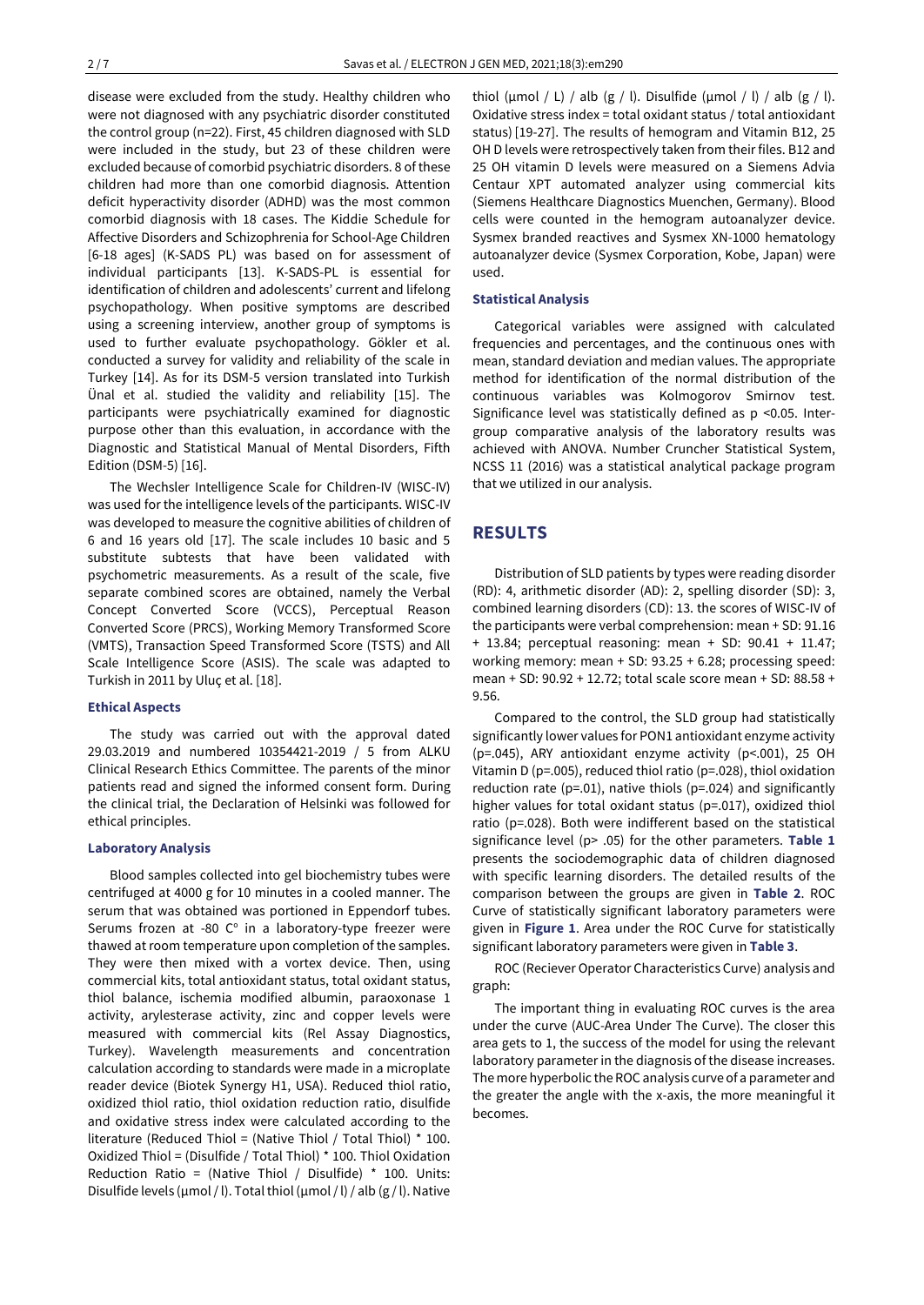**Table 1.** Sociodemographic Data of Children Diagnosed with Specific Learning Disorders

| <b>Parameters</b>                        | <b>Distribution</b>                                                                       |  |  |  |  |
|------------------------------------------|-------------------------------------------------------------------------------------------|--|--|--|--|
| Sex                                      | Male: 14 (63.64%) / Female: 8 (36.36%).                                                   |  |  |  |  |
| Age                                      | $8.41 \pm 1.56$                                                                           |  |  |  |  |
| Number of siblings                       | $2.77 \pm 1.11$                                                                           |  |  |  |  |
| Sibling order                            | $2.09 \pm 1.23$                                                                           |  |  |  |  |
| Dominant hand                            | Right: 17 (77.27%) / Left: 5 (22.73%).                                                    |  |  |  |  |
| Dominant foot                            | Right: 16 (72.73%) / Left: 6 (27.27%).                                                    |  |  |  |  |
| Dominant eye                             | Right: 15 (68.18%) / Left: 7 (31.82%).                                                    |  |  |  |  |
| Severity of Specific Learning Disability | Mild: 3 (13.64%) / Moderate: 11 (50%) / Severe: 8 (36.36%).                               |  |  |  |  |
| Specific Learning Disability in Family   | Yes: 10 (45.45%) / No: 12 (54.55%).                                                       |  |  |  |  |
| Speech delay in the child                | Yes: 12 (54.55%) / No: 10 (45.45%).                                                       |  |  |  |  |
| Speech delay in family                   | Yes: 11 (50%) / No: 11 (50%).                                                             |  |  |  |  |
| Mother's age                             | 35.64±5.19                                                                                |  |  |  |  |
| Mother's occupation                      | Not employed: 21 (95.45%) / Corporate: 1 (4.55%).                                         |  |  |  |  |
| Mother's education                       | Literate: 1 (4.55%) / Primary education: 19 (86.36%) / University and higher: 2 (9.09%).  |  |  |  |  |
| Father's age                             | 39.59±6.58                                                                                |  |  |  |  |
| Fathers' occupation                      | Corporate: 2 (9.09%) / Freelance: 20 (90.91%).                                            |  |  |  |  |
| Father's education                       | Literate: 1 (4.55%) / Primary education: 18 (81.82%) / University and higher: 3 (13.63%). |  |  |  |  |
| Monthly income status                    | 0-2 thousand; 3 (13.64%),                                                                 |  |  |  |  |
|                                          | 2-4 thousand; 16 (72.72%),                                                                |  |  |  |  |
|                                          | 4-6 thousand; 2 (9.09%),                                                                  |  |  |  |  |
|                                          | 6 thousand and higher; 1 (4.55%).                                                         |  |  |  |  |

The sociodemographic data of the 22 children at the ages of 6-16 with specific learning disorders are shown in the table

**Table 2.** Evaluation of Biochemical Parameters in Children with Specific Learning Disorders

| <b>Parameters</b>               | <b>Unit</b>                                          | <b>Control Group</b><br>(n=22) mean±SD | <b>Specific Learning Disorders Group</b><br>(n=22) mean±SD | p       |
|---------------------------------|------------------------------------------------------|----------------------------------------|------------------------------------------------------------|---------|
| Lymphocytes                     | cells per microliter of blood                        | 3250.91±1421.43                        | 2993.64±793.60                                             | 0.463   |
| Neutrophils                     | cells per microliter of blood                        | 3345.91±1141.43                        | 3885.91±1529.92                                            | 0.192   |
| Neutrophils/Lymphocytes         | Ratio                                                | $1.27 \pm 0.72$                        | $1.38 + 0.67$                                              | 0.581   |
| Leukocytes                      | cells per microliter of blood                        | 7515.91±1455.85                        | 7888.18±1918.26                                            | 0.472   |
| Vitamin B12                     | pg/ml                                                | 465.86±128.93                          | 434.36±179.23                                              | 0.507   |
| 25 OH Vitamin D                 | ng/ml                                                | 24.36±6.69                             | 18.64±6.18 *                                               | 0.005   |
| Paraoxonase 1                   | U/l                                                  | 665.05±101.60                          | 607.23±82.77 *                                             | 0.045   |
| Arylesterase                    | U/I                                                  | 824.41±91.61                           | 667.82±73.99 *                                             | < 0.001 |
| Total Antioxidant Status        | mmol Trolox equivalent/l                             | $1.35 \pm 0.23$                        | $1.34 \pm 0.21$                                            | 0.874   |
| <b>Total Oxidant Status</b>     | $\mu$ mol H <sub>2</sub> O <sub>2</sub> equivalent/l | $3.10 \pm 1.46$                        | $3.94\pm0.63$ *                                            | 0.017   |
| Oxidative Stress Index          | Ratio                                                | $2.41 \pm 1.37$                        | $3.00 \pm 0.68$                                            | 0.077   |
| <b>Total Thiol</b>              | $\mu$ mol/l                                          | 337.11±22.39                           | 330.17±47.01                                               | 0.535   |
| Native Thiol                    | µmol/l                                               | 280.49±27.15                           | 257.13±38.22 *                                             | 0.024   |
| Disulfide                       | $\mu$ mol/l                                          | 28.30±15.43                            | 36.52±14.32                                                | 0.074   |
| Reduced Thiol Ratio             | Ratio                                                | 83.45±8.47                             | 78.09±7.07 *                                               | 0.028   |
| Oxidized Thiol Ratio            | Ratio                                                | $8.27 \pm 4.23$                        | 10.96±3.53 *                                               | 0.028   |
| Thiol Oxidation Reduction Ratio | Ratio                                                | 1295.28±636.68                         | 844.93±462.89 *                                            | 0.01    |
| Ischemia modified albumin       | g/l                                                  | $1.03 \pm 0.22$                        | $1.07 \pm 0.14$                                            | 0.447   |
| Zinc                            | $\mu$ g/dl                                           | 84.56±42.95                            | 99.89±41.09                                                | 0.233   |
| Copper                          | $\mu$ g/dl                                           | 107.52±30.64                           | 113.76±26.31                                               | 0.472   |

**\*:** The Specific Learning Disorders group was statistically significantly different from the control (p <0.05). Ratios: Oxidative Stress Index = Total Oxidant Status / Total Antioxidant Status. Reduced Thiol = (Native Thiol / Total Thiol) \* 100. Oxidized Thiol = (Disulfide / Total Thiol) \* 100. Thiol Oxidation Reduction Ratio = (Native Thiol / Disulfide) \* 100

**Table 3.** Area Under the ROC Curve for Statistically Significant Laboratory Parameters

| <b>Area Under the Curve</b>                                            |      |                         |                              |                                    |                    |  |  |  |  |
|------------------------------------------------------------------------|------|-------------------------|------------------------------|------------------------------------|--------------------|--|--|--|--|
| <b>Test Result Variable(s)</b>                                         | Area | Std. Error <sup>a</sup> | Asymptotic Sig. <sup>b</sup> | Asymptotic 95% Confidence Interval |                    |  |  |  |  |
|                                                                        |      |                         |                              | <b>Lower Bound</b>                 | <b>Upper Bound</b> |  |  |  |  |
| 25 OH Vitamin D (ng/ml)                                                | .262 | .075                    | .007                         | .116                               | .409               |  |  |  |  |
| Paraoxonase 1 (U/l)                                                    | .301 | .086                    | .024                         | .131                               | .470               |  |  |  |  |
| Arylesterase (U/l)                                                     | .133 | .064                    | .000                         | .008                               | .258               |  |  |  |  |
| Total Oxidant Status (umol H <sub>2</sub> O <sub>2</sub> equivalent/l) | .692 | .086                    | .029                         | .523                               | .861               |  |  |  |  |
| Native Thiol (umol/l)                                                  | .310 | .080                    | .031                         | .152                               | .468               |  |  |  |  |
| Reduced Thiol (Ratio)                                                  | .298 | .083                    | .021                         | .134                               | .461               |  |  |  |  |
| Oxidized Thiol (Ratio)                                                 | .699 | .083                    | .024                         | .537                               | .862               |  |  |  |  |
| Thiol Oxid. Red. Ratio (Ratio)                                         | .298 | .083                    | .021                         | .134                               | .461               |  |  |  |  |

The test result variable(s): 25 OH Vitamin D, Paraoxonase 1, Arylesterase, Reduced Thiol, Oxidized Thiol has at least one tie between the positive actual state group and the negative actual state group. Statistics may be biased.

a. Under the nonparametric assumption

b. Null hypothesis: true area = 0.5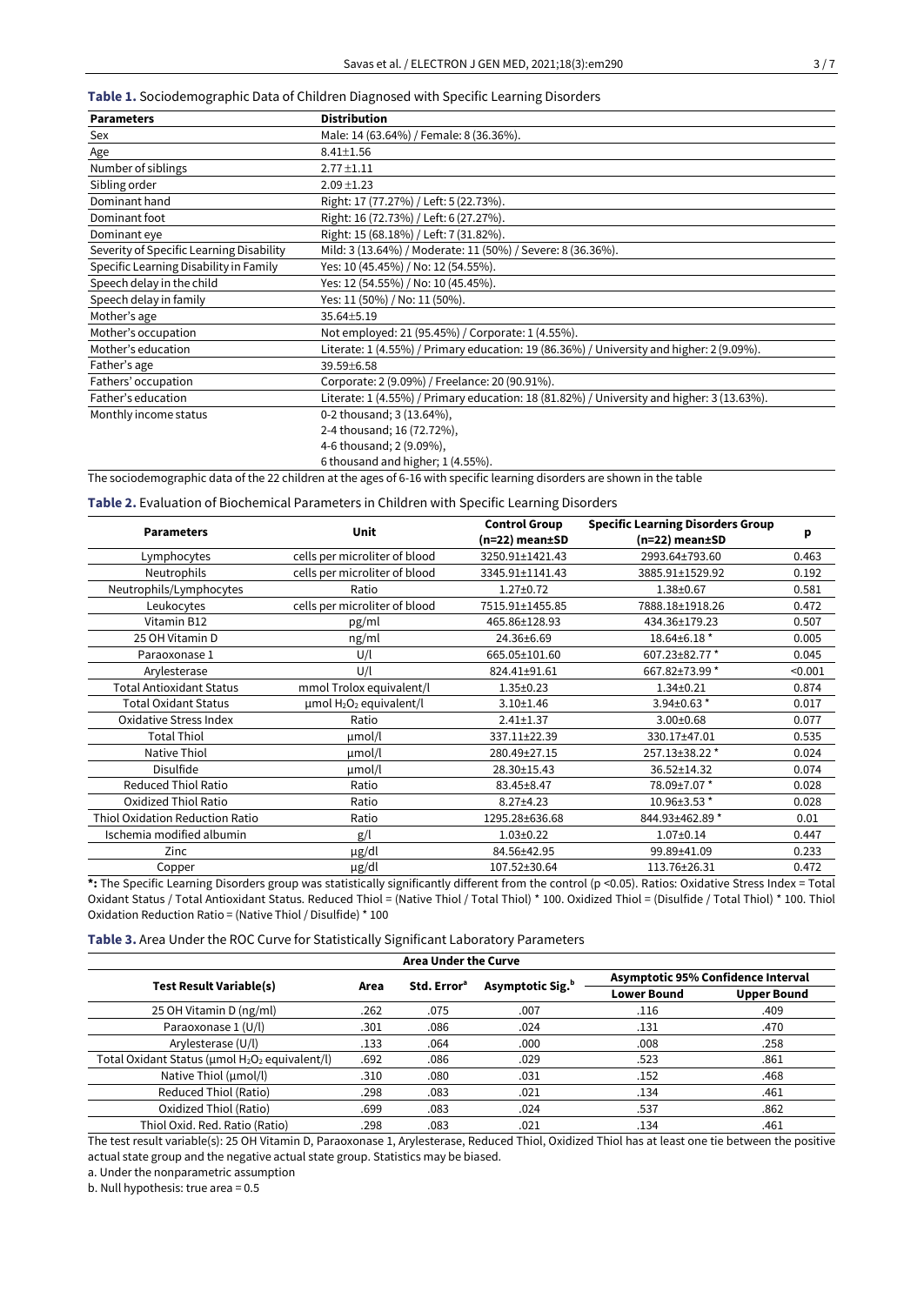

Diagonal segments are produced by ties.

**Figure 1.** ROC Curve of Statistically Significant Laboratory Parameters

ROC (Receiver Operator Characteristics Curve) analysis and graph:

The important thing in evaluating ROC curves is the area under the curve (AUC-Area Under The Curve). The closer this area gets to 1, the success of the model for using the relevant laboratory parameter in the diagnosis of the disease increases. The more hyperbolic the ROC analysis curve of a parameter and the greater the angle with the x-axis, the more meaningful it becomes

## **DISCUSSION**

The incidence of SLD in childhood was found to be in the range of 5-15% [3]. To date, sufficient molecular and biochemical evidence for the etiology of SLD has not been revealed. Disruption of the balance between the oxidative status and the antioxidant status may lead to widespread oxidative damage in all tissues and organs and create many serious disease tables. Indeed, oxidative stress was accused of myelin deficiency and also learning dysfunction [28,29]. On the other hand there is not any research in the literature, that evaluates some oxidative stress parameters in children and their relationship with SLD. For this reason, we aimed to study the antioxidant and oxidant status, as well as other related laboratory parameters in children with SLD.

Despite all the searches we have done in the literature, no concrete research and findings have been reached on specific learning disorders regarding paraoxonase 1, arylesterase activities, native thiol and total thiol, ischemia modified albumin, total oxidant status, and total antioxidant status levels. For this reason, although there is a deficiency in the discussion part of our article, the original value of the article and its potential to be a source for new researches is very high. Displaying clinical laboratory parameters that may be associated with specific learning disorders may be very important for clarifying the etiology, investigating other related mechanisms, diagnosis, and treatment follow-up. Although there are no articles that can be similar to the measured parameters in our study, a limited number of studies including other parameters that may indicate oxidant and antioxidant status are discussed below.

In the light of the literature, we have seen that differences in metal levels may have both direct and oxidative stressrelated effects and influence cognitive functions. It is known that maintaining a healthy diet and using vitamins are important for reducing the risk of cognitive impairment [9]. Although it has been claimed that people with learning difficulties have a higher risk of vitamin D deficiency in comparison to the general population, there are other publications that claim otherwise [10,11]. Vitamin B-12 is essential for brain development, aswell as neural and cognitive function. It is known that inadequate vitamin B-12 levels in early childhood cause cognitive development disorders [12].

Looking at our findings, in the SLD group, the total oxidant status (p = .017), antioxidant enzymes PON1 (p = .045) and ARY (p <.001) levels significantly decreased relatively to the control. Additionally, when the thiol balance was evaluated, the SLD group was significantly different from the control, with lower values for reduced thiol ratio ( $p = .028$ ), thiol oxidation reduction ratio ( $p = .01$ ) and native thiols ( $p = .024$ ) and with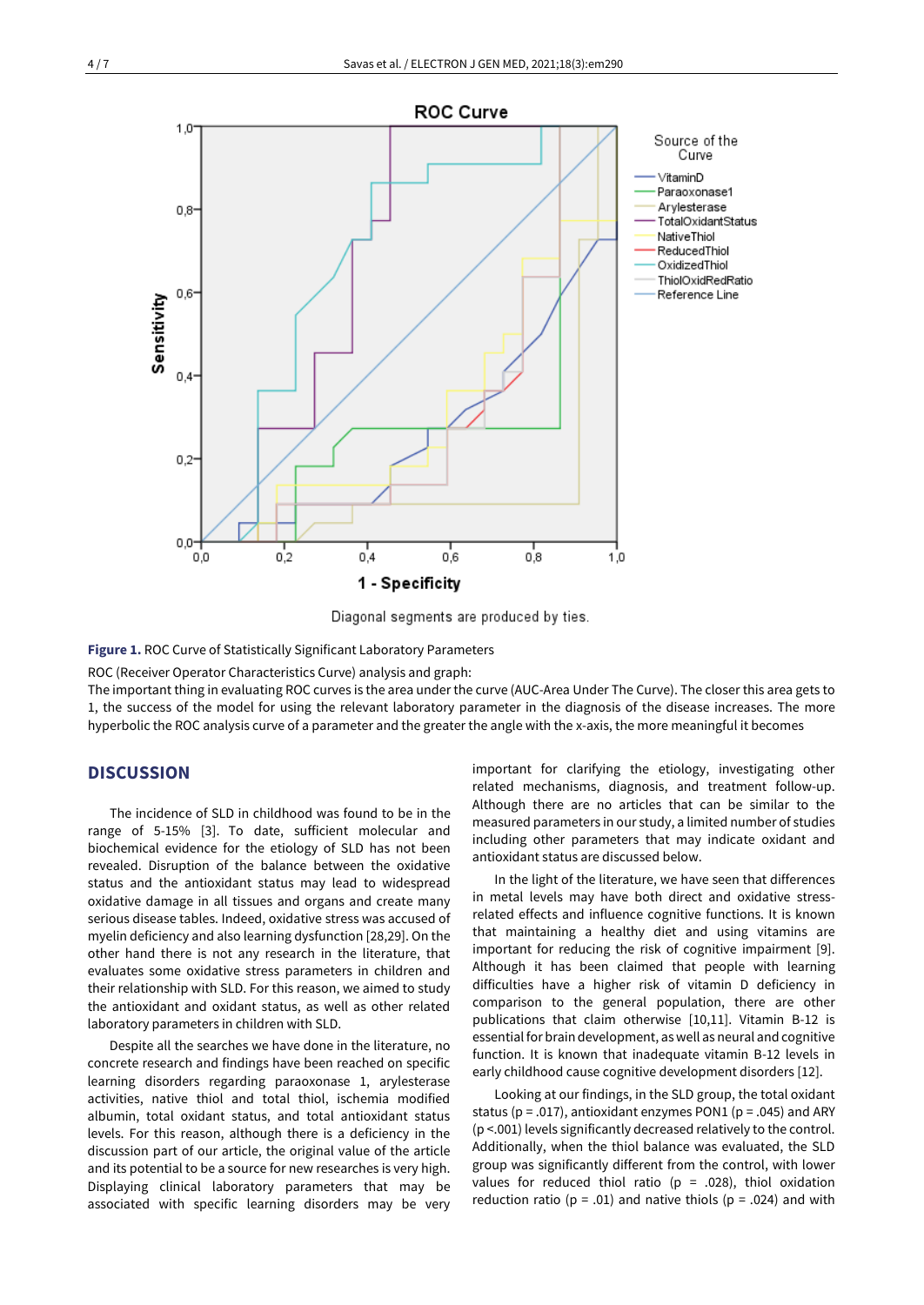higher values for oxidized thiol level ( $p = .028$ ). The Oxidative Stress Index (OSI) value can be found by proportioning the serum Total Oxidant Level (TOS) value to the serum Total Antioxidant Level (TAS) value. The increase in antioxidant capacity in response to the increase in oxidative stress may mislead the measurement of TOS only in terms of causing oxidative damage, cell, tissue, and organ damage. By comparing the change in the TOS / TAS ratio, an accurate comparison is possible by eliminating the potentially misleading antioxidant reactive response for oxidative damage [21-23]. Thanks to TAS, TOS and OSI values, information and interpretation can be made about the oxidant-antioxidant capacity status, which is known to have a role in the etiology of many diseases, including pathologies with neurological and central nervous system involvement [21]. The antioxidant system with many components and the general evaluation of oxidative stress makes TAS, TOS measurement useful. For this reason, it is an important finding in our study that the OSI values are numerically higher in the SLD group and that this high OSI value is close to the statistically significant limit. In new clinical studies to be conducted by increasing the sample size, it is likely that a statistically significant value will occur in terms of OSI. Thiol contains a sulfhydryl group and is very effective in preventing oxidative stress. Reactive oxygen species oxidize thiol groups to form disulfide bonds. The dynamic thiol balance indicates the balance between thiol and disulfide. Maintaining this balance is very important in regulation of antioxidant capacity, detoxification, apoptosis, signal transduction and enzyme activities. Thiol oxidation produces reversible disulfide bonds, and if reduced, they may turn back into thiol bonds. Disruption of the balance between thiol and disulfide has been associated with the occurrence of many serious diseases. The thiol-disulfide balance may account for neurological disorders such as Parkinson's, Alzheimer's and Multiple Sclerosis [30,31]. No data related to the relationship between the thiol balance and SLD have been found in the literature. Based on our results, it was observed that such a balance was significantly impaired in oxidation in children with SLD. There is a possible relationship between zinc and copper levels and neurological disorders. For this reason, the changes in the zinc and copper levels in children with SLD were examined. No significant difference in the zinc and copper values between the groups may be interpreted as there was no significant relationship between SLD and zinc and copper levels. In our measurements, the fact that vitamin D levels significantly declined for the SLD patient children differently from the control group ( $p = .005$ ) suggested that vitamin D deficiency is included in the etiology of SLD. In this case, as a result of oxidative stress increase not being balanced with antioxidant capacity increase, it may be thought that damage to the central nervous system may be associated with SLD [8]. There is a statistically significant difference between control and specific learning disorders groups for paraoxonase 1, arylesterase, total antioxidant status, native thiol, reduced thiol ratio, oxidized thiol ratio, thiol oxidation reduction ratio values (p <0.05). In this case, it can be thought that there is a relationship between the occurrence of specific learning disorders and increased oxidative stress and reduced antioxidant capacity. The disruption of the balance between oxidative stress and antioxidant capacity in the direction of oxidative stress leads to an increase in free oxygen radicals. One ofthe mostimportant effects of free radical increase is that it leads to lipid peroxidation [32,33]. In lipid peroxidation, unsaturated fatty acids are oxidized. Lipid peroxides complete

their chemical transformation by transforming into aldehyde and other carbonyl compounds. As a result, the structure and functions of lipids are affected. In addition, aldehyde formed as a result of lipid peroxidation has a cytotoxic effect. Increase of free radicals can also result in protein oxidation and DNA structure degradation. In various studies conducted on experimental animals, it has been shown that the increase in free oxygen radicals increases lipid peroxidation in the brain tissue and leads to neurodegeneration [34-36].

In our study, paraoxonase 1, arylesterase, total antioxidant status, native thiol, reduced thiol ratio, oxidized thiol ratio, thiol oxidation reduction ratio values can lead to neurodegeneration with structural and functional disorders caused by the increase in lipid peroxidation in central nervous system tissues with very high lipid content and oxygen use and as a result it may have led to specific learning disorders. The general literature information regarding the fact that oxidative stress increase leads to learning disability supports our research results [7]. The  $1.25(OH)_2D_3$  which is active form of Vitamin D regulates the expression and functioning of a range of brain-specific proteins, neurotransmitter turnover, neurogenesis and neuroplasticity [37]. For this reason, the lower 25 OH vitamin D levels in the specific learning disorders group in our findings compared to the control group can be explained by the literature.

Studies in the literature have shown that increased oxidative stress can cause tissue and organ damage [38-40]. The results of our study showing that measuring new parameters that may be indicators of oxidative stress and antioxidant system may be significant in children with SLD are valuable for these reasons.

## **CONCLUSION**

In case of specific learning disorders, oxidative stress, antioxidant status and 25 OH vitamin D deficiency may be considered. The comparability of increasing oxidative stress and 25 OH vitamin D deficiency with SLD diagnosis in our results may be very important if it is supported by further experimental and clinical studies. In literature, there is limited research and evidence on the likely association between SLD and oxidative stress, antioxidant status, antioxidant enzymes and the thiol balance and 25 OH vitamin D. Our results are very specific in this respect.

# **HIGHLIGHTS**

According to the research results in this paper it was determined that:

- The deterioration resulting from oxidation in nativetotal thiol balance may be a laboratory indicator for pediatric specific learning disorders patients.
- Paraoxonase 1, arylesterase, which is the indicator of the antioxidant status are lower in pediatric specific learning disorders patients.
- Vitamin D deficiency may be considered as a laboratory indicator in pediatric specific learning disorders patients.
- The deterioration resulting from oxidation in total oxidant status may be a laboratory indicator for pediatric specific learning disorders patients.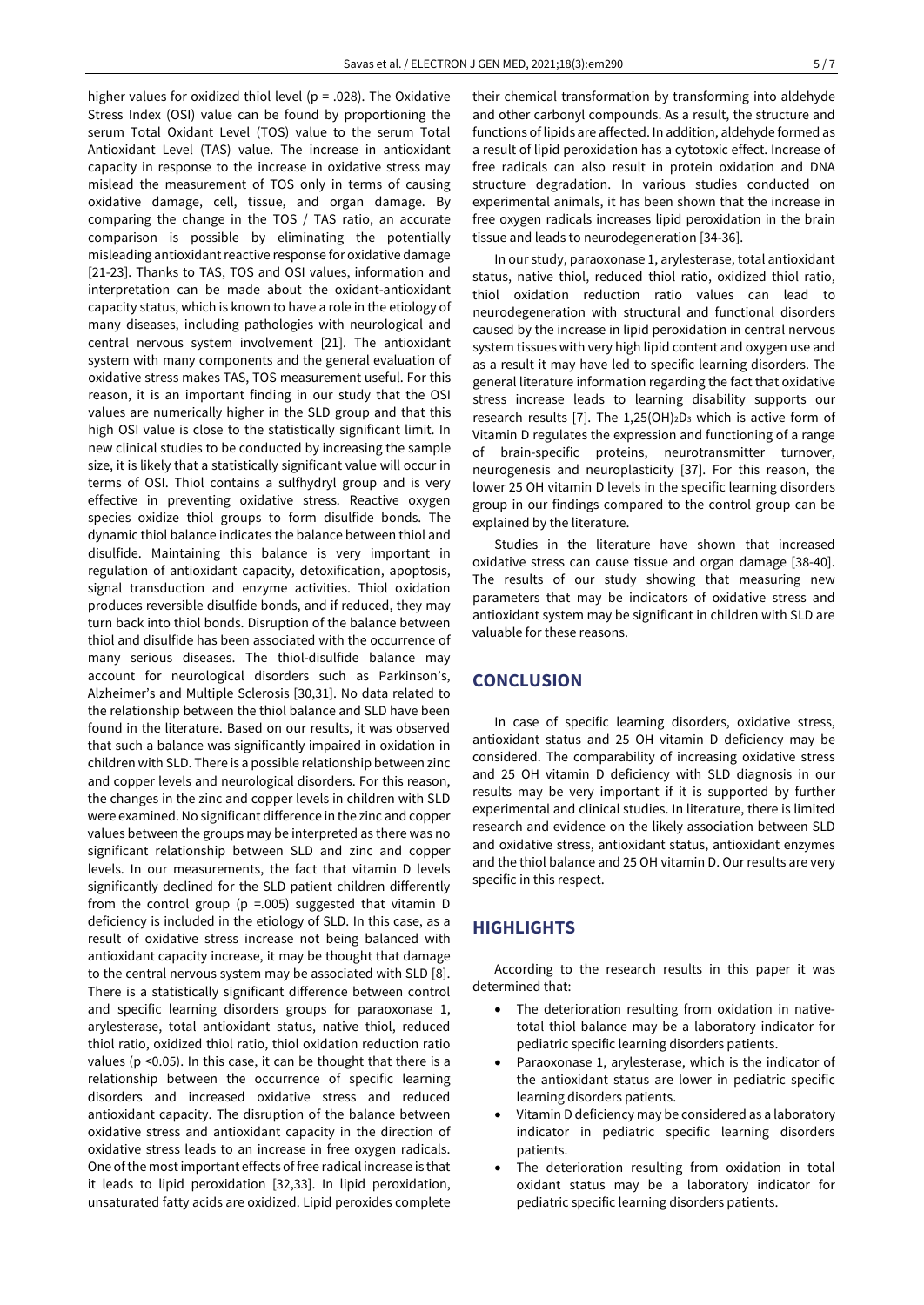**Author contributions:** All authors have sufficiently contributed to the study, and agreed with the results and conclusions.

**Funding:** During this study, no financial or spiritual support was received neither from any pharmaceutical company that has a direct connection with the research subject, nor from a company that provides or produces medical instruments and materials which may negatively affect the evaluation process of this study.

**Protection of humans:** The authors declare that the procedures were followed according to the regulations established by the Clinical Research and Ethics Committee and to the 2013 Helsinki Declaration of the World Medical Association.

**Declaration of interest:** No conflicts of interest between the authors and / or family members of the scientific and medical committee members or members of the potential conflicts of interest, counseling, expertise, working conditions, shareholding and similar situations in any firm.

**Data confidentiality:** The authors declare having followed the protocols in use at their working center regarding patients' data publication.

## **REFERENCES**

- 1. American Psychiatric Association (APA). Diagnostic and Statistical Manual of Mental Disorders (DSM-5R), Washington DC: American Psychiatric Association, 2013. <https://doi.org/10.1176/appi.books.9780890425596>
- 2. Schulte-Körne G. Spezifische lernstörungen [Specific learning disabilities - from DSM-IV to DSM-5]. Z Kinder Jugendpsychiatr Psychother. 2014;42(5):369-74. <https://doi.org/10.1024/1422-4917/a000312> PMid:25163999
- 3. Shah HR, Sagar JKV, Somaiya MP, Nagpal JK. Clinical Practice Guidelines on Assessment and Management of Specific Learning Disorders. Indian J Psychiatry. 2019; 61(Suppl 2):211-25. [https://doi.org/10.4103/psychiatry.Indi](https://doi.org/10.4103/psychiatry.IndianJPsychiatry_564_18) [anJPsychiatry\\_564\\_18](https://doi.org/10.4103/psychiatry.IndianJPsychiatry_564_18) PMid:30745697 PMCid:PMC6345134
- 4. Pham AV, Riviere A. Specific Learning Disorders and ADHD: Current Issues in Diagnosis Across Clinical and Educational Settings. Curr Psychiatry Rep. 2015;17(6):38. <https://doi.org/10.1007/s11920-015-0584-y> PMid:25894357
- 5. do Nascimento SN, Charão MF, Moro AM, Roehrs M, Paniz C, Baierle M, et al. Evaluation of toxic metals and essential elements in children with learning disabilities from a rural area of southern Brazil. Int J Environ Res Public Health. 2014;17;11(10):10806-23. [https://doi.org/10.3390/ijerph11](https://doi.org/10.3390/ijerph111010806) [1010806](https://doi.org/10.3390/ijerph111010806) PMid:25329533 PMCid:PMC4211007
- 6. Kawahara M, Tanaka KI, Kato-Negishi M. Zinc, Carnosine, and Neurodegenerative Diseases. Nutrients. 2018;10(2): 147. <https://doi.org/10.3390/nu10020147> PMid:29382141 PMCid:PMC5852723
- 7. Kalita J, Kumar V, Misra UK, Bora HK. Memory and Learning Dysfunction Following Copper Toxicity: Biochemical and Immunohistochemical Basis. Mol Neurobiol. 2018;55(5):3800-11. [https://doi.org/10.1007/s12035-017-](https://doi.org/10.1007/s12035-017-0619-y) [0619-y](https://doi.org/10.1007/s12035-017-0619-y)
- 8. Fukui K, Omoi NO, Hayasaka T, Shinnkai T, Suzuki S, Abe K, et al. Cognitive impairment of rats caused by oxidative stress and aging, and its prevention by vitamin E. Ann N Y Acad Sci. 2002;959:275-84. [https://doi.org/10.1111/j.1749-](https://doi.org/10.1111/j.1749-6632.2002.tb02099.x) [6632.2002.tb02099.x](https://doi.org/10.1111/j.1749-6632.2002.tb02099.x) PMid:11976202
- 9. Qin B, Xun P, Jacobs DR Jr, Zhu N, Daviglus ML, Reis JP, et al. Intake of niacin, folate, vitamin B-6, and vitamin B-12 through young adulthood and cognitive function in midlife: the Coronary Artery Risk Development in Young Adults (CARDIA) study. Am J Clin Nutr. 2017;106(4):1032-40. <https://doi.org/10.3945/ajcn.117.157834> PMid:28768650 PMCid:PMC5611785
- 10. Walton, C, Isaac, A, Kerr, M. Prevalence of vitamin D deficiency in people with learning disability: A systematic review. Br J Learn Disabil. 2019;47: 279-88. <https://doi.org/10.1111/bld.12285>
- 11. Frighi V, Morovat A, Stephenson MT, White SJ, Hammond CV, Goodwin GM. Vitamin D deficiency in patients with intellectual disabilities: prevalence, risk factors and management strategies. Br J Psychiatry. 2014;205(6):458- 64. <https://doi.org/10.1192/bjp.bp.113.143511> PMid: 25257061
- 12. Venkatramanan S, Armata IE, Strupp BJ, Finkelstein JL. Vitamin B-12 and Cognition in Children. Adv Nutr. 2016;7(5):879-88. <https://doi.org/10.3945/an.115.012021> PMid:27633104 PMCid:PMC5015033
- 13. Kaufman J, Birmaher B, Brent D, Rao U, Flynn C, Moreci P, et al. Schedule for Affective Disorders and Schizophrenia for School-Age Children-Present and Lifetime Version (K-SADSPL): initial reliability and validity data, J Am Acad Child Adolesc Psychiatry. 1997;36:980-8. [https://doi.org/](https://doi.org/10.1097/00004583-199707000-00021) [10.1097/00004583-199707000-00021](https://doi.org/10.1097/00004583-199707000-00021) PMid:9204677
- 14. Gökler B, Ünal F, Pehlivantürk B, Çengel-Kültür E, Akdemir D, Taner Y. Okul Çağı Çocukları için Duygulanım Bozuklukları ve Şizofreni Görüşme Çizelgesi-Şimdi ve Yaşam Boyu Şekli-Türkçe Uyarlamasının Geçerlik ve Güvenirliği. [Affective Disorders and Schizophrenia Interview Schedule for School Age Children-Now and Lifelong Form-Validity and Reliability of Turkish Adaptation, Journal of Child and Youth Mental Health]. Çocuk ve Gençlik Ruh Sağlığı Dergisi. 2004;11:109-16.
- 15. Ünal F, Öktem F, Çetin Çuhadaroğlu F, Çengel Kültür SE, Akdemir D, Foto Özdemir D, et al. Okul Çağı Çocukları için Duygulanım Bozuklukları ve Şizofreni Görüşme Çizelgesi-Şimdi ve Yaşam Boyu Şekli-DSM-5 Kasım 2016 -Türkçe Uyarlamasının (ÇDŞG-ŞY-DSM-5-T) Geçerlik ve Güvenirliği. [Affective Disorders and Schizophrenia Interview Schedule for School Age Children - Now and Lifelong Form - DSM - 5 November 2016 - Validity and Reliability of Turkish Adaptation (ÇDŞG - ŞY - DSM - 5 - T). Turk Psychiatry Journal]. Turk Psikiyatri Derg. 2019;30:42-50.
- 16. Diagnostic and Statistical Manual of Mental Disorders, Fifth Edition. (DSM-5) American Psychiatric Association. American Psychiatric Association Publishing. 2013.
- 17. Wechsler, D. Wechsler Intelligence Scale for Children-Fourth edition (WISC-IV). San Antonio, TX: Pearson. 2003. <https://doi.org/10.1037/t15174-000>
- 18. Uluç S, Öktem F, Erden G, Gençöz T, Sezgin N. Wechsler Çocuklar İçin Zekâ Ölçeği-IV: Klinik bağlamda zekânın değerlendirilmesinde Türkiye için yeni bir dönem. [Wechsler Intelligence Scale for Children-IV clinical context in a new era for Turkey in the evaluation of intelligence. Turkish Psychology Articles]. Türk Psikoloji Yazıları, 2011;14(28):49-57.